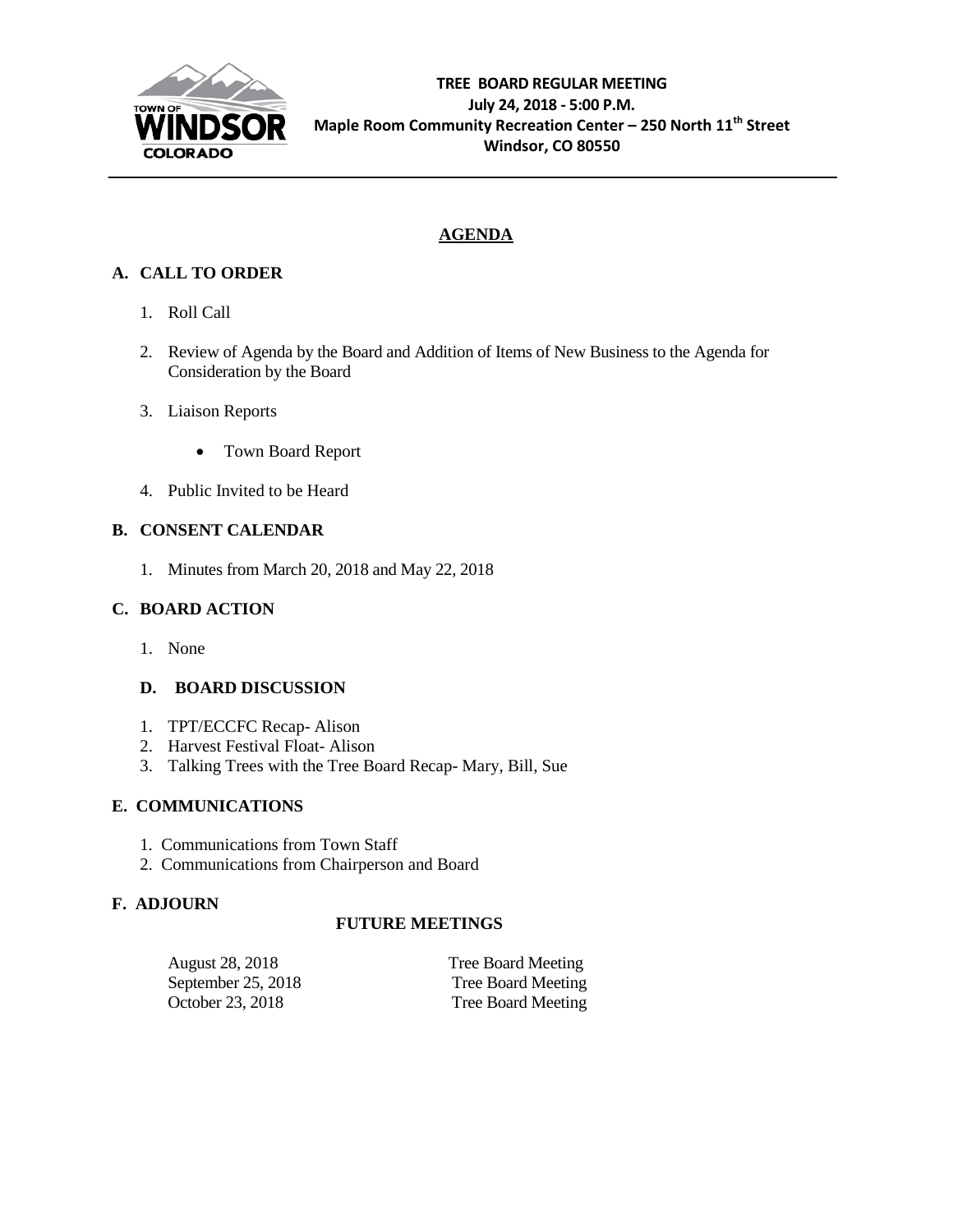

## **Minutes**

### **A. CALL TO ORDER**

Meeting to order at 5:00 pm

1. Roll Call

Bill Monroe Mary Monroe Alison O'Connor Rebekah Wilson Wendy Ball John Pankonin Sue Bielawski-Excused

Also Present: Town Forester Ken Kawamura

2. Review of Agenda by the Board and Addition of Items of New Business to the Agenda for Consideration by the Board

**Ms. Ball moved to approve the Agenda. Mr. Pankonin seconded the motion. All members present voted Aye. Motion carried.**

- *3. Liaison Reports* No Report
- 4. Public Invited to be Heard No Report/Hearings

## **B.CONSENT CALENDAR**

1. Minutes from February 27, 2018

 **Ms. Monroe moved to approve the minutes from February 27, 2018. Ms. Wilson seconded the motion. All members present voted Aye. Motion carried.**

#### **C. BOARD ACTION**

1. None

#### **D. BOARD DISCUSSION**

1. Discuss and inspect tree planting locations for Arbor Day Volunteer tree planting event.

Discussion was held by Board.

2. Audit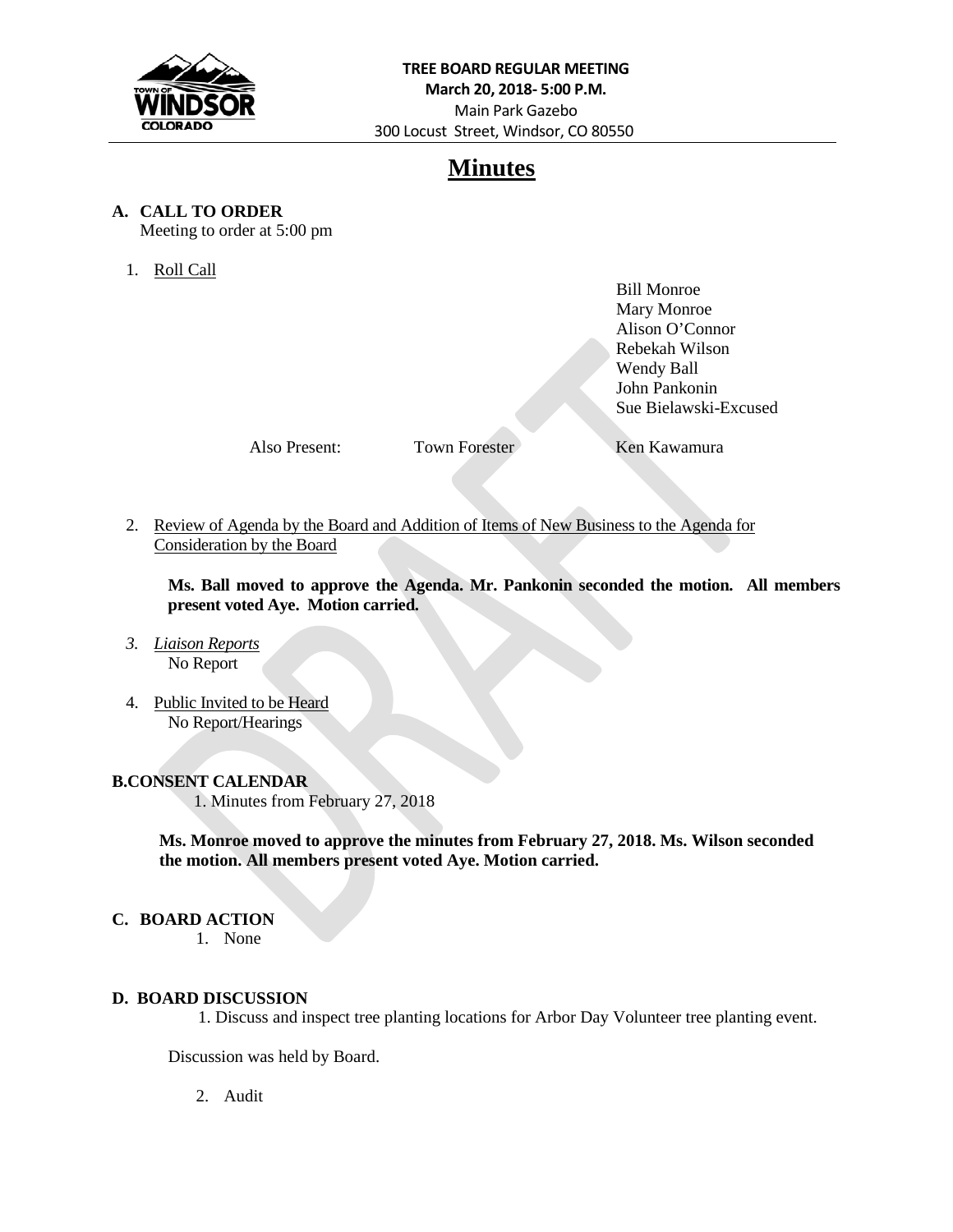Assessment of Windsor's Main Park:

History of Main Park:

- The land for Main Park was donated to the Town of Windsor in 1902
- In 1904, women and children planted 300-400 trees to celebrate Arbor Day; many of these trees did not survive due to lack of care
- In 1908, George Nelson replanted 600 trees and hand watered them; approximately 20 years later, the trees were thinned
	- o Mr. Nelson planted ash, honeylocust, cottonwood and elm, among others
- In 2008, Main Park lost 100 trees due to the F3 tornado that came through town; Mr. Kawamura and his staff were able to date some of the fallen trees to 100 years and Mr. Nelson's plantings
- In the fall of 2008, the Town of Windsor and the Windsor Tree Board hosted the "plant small" GROW TALL" event and nearly 200 trees were replanted in Main Park
- On April 21, 2018, with the help of the Windsor Rotary Club, an additional 20 trees were planted to replace small DBH ash  $\left($ <10") as shadow planting trees; 13 larger ash will remain and possible receive treatment once emerald ash borer is detected outside of Boulder County

Assessment of Main Park: Mr. Kawamura provided the Tree Board with an auditing form, that the Board used to provide feedback and comments. Below are the Board's notes.

Note: The rating scale was 1-5; with "1" being "needs improvement" and "5" being "excellent".

Species: 5/5

• No additional notes

Size: 4/5

• The park is large with two playgrounds and plenty of space for kids, dogs and people to recreate. Parking is readily available.

Condition of trees: 3/5

- The current condition of some of the trees is *not* a reflection of forestry staff; many trees were drastically pruned following the tornado with intent to remove. Though pruned in unorthodox fashion, these trees have done surprisingly well, post-tornado recovery. Some ash trees were left in place to serve as "trap trees" for emerald ash borer.
- A few of the trees planted during the "plant small GROW TALL" event were planted too deeply or had poor structure or root systems. These trees are not as healthy, nor as large, as others.

Site: 4/5

- The park location is in the center of Windsor and is the oldest park in town; with that, it also likely has some of the best soils.
- The park gets a lot of use, from the Harvest Festival to pickle ball players. When the Board was doing the audit, a group of kids were playing in the lawn and on the play equipment.
- The park provides two play areas, horseshoe pits, a gazebo and pickleball courts.

Age class: 5/5

• The trees in the park range in age from 100 years old (the oldest) to newly planted.

Diversity:  $5/5$ 

• Mr. Kawamura estimates that approximately 60 species of trees are represented in the park.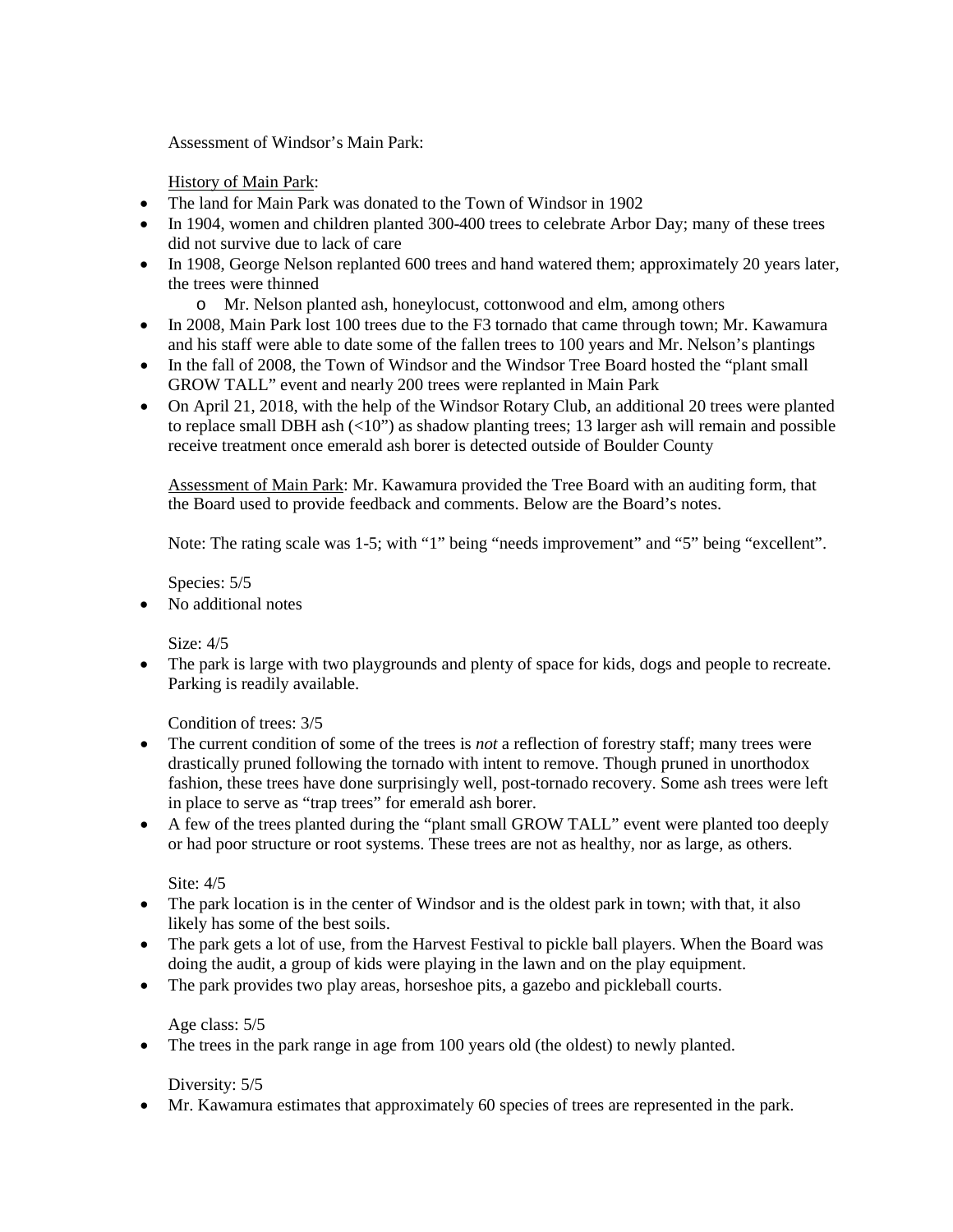Available planting space: 4/5

- There are approximately 420 current trees planted in Main Park.
- With the varying age class of the trees in Main Park, available planting space can be limited; it's important to allow for open areas of play, but also plant where a tree can thrive.
- Shade from large trees is a potential limitation of Main Park (both for overall tree growth and turf growth).

Uniqueness: 4/5

- The park is unique because of its location (once central in Windsor) and the age of the park and trees.
- As the town has developed, the park has developed and added additional features, such as the pickleball courts, a sprinkler system, gazebo, horseshoe pits, etc.
- In terms of notoriety, Main Park is well known by all Windsor residents and serves as the host site to the Harvest Festival.

Notability: 5/5

- Main Park is likely the most special and loved parks in Windsor; it has weathered many storms (literally and figuratively).
- The fact that the park only lost 100 trees during the tornado is impressive—it also shows the care the foresters have for the park. Trees that were not pruned properly or left unhealthy would have fallen, resulting in potentially more damage (and liability).
- A few notable tree species in the park include: Amur corktree, a scarlet oak, a few old American elms and ginkgo.

Accessibility: 5/5

- The park doesn't allow for vehicle traffic inside the boundaries, but plenty of street parking is available.
- There are a lot of children who play in the park on a daily basis.
- The park also serves as a meeting spot for families and picnics.
- Dogs can enjoy the turf and the shade.
- There is a path that runs through the center of the park.
- Parking is easy to find on the surrounding streets.

Overall rating: 4.5/5

- The Board thoroughly enjoyed our visit and audit of Main Park.
- We feel that Mr. Kawamura and his staff are doing an excellent job of maintaining the park's history and developing it for the future.
- We were excited about the number of unique species that were planted in the park and supportive of Mr. Kawamura's efforts to push the boundaries and plant new material.

What trees the Board would like to see planted: bigtooth maple, Caddo sugar maple, lacebark pine, additional white fir, sycamore, sweetgum, pinyon, hemlock, blue spruce

What trees the children in the park want planted: "Christmas trees", aspen, cherry and pines

#### **E. COMMUNICATIONS**

- 1. Communications from Town Staff
	- No Report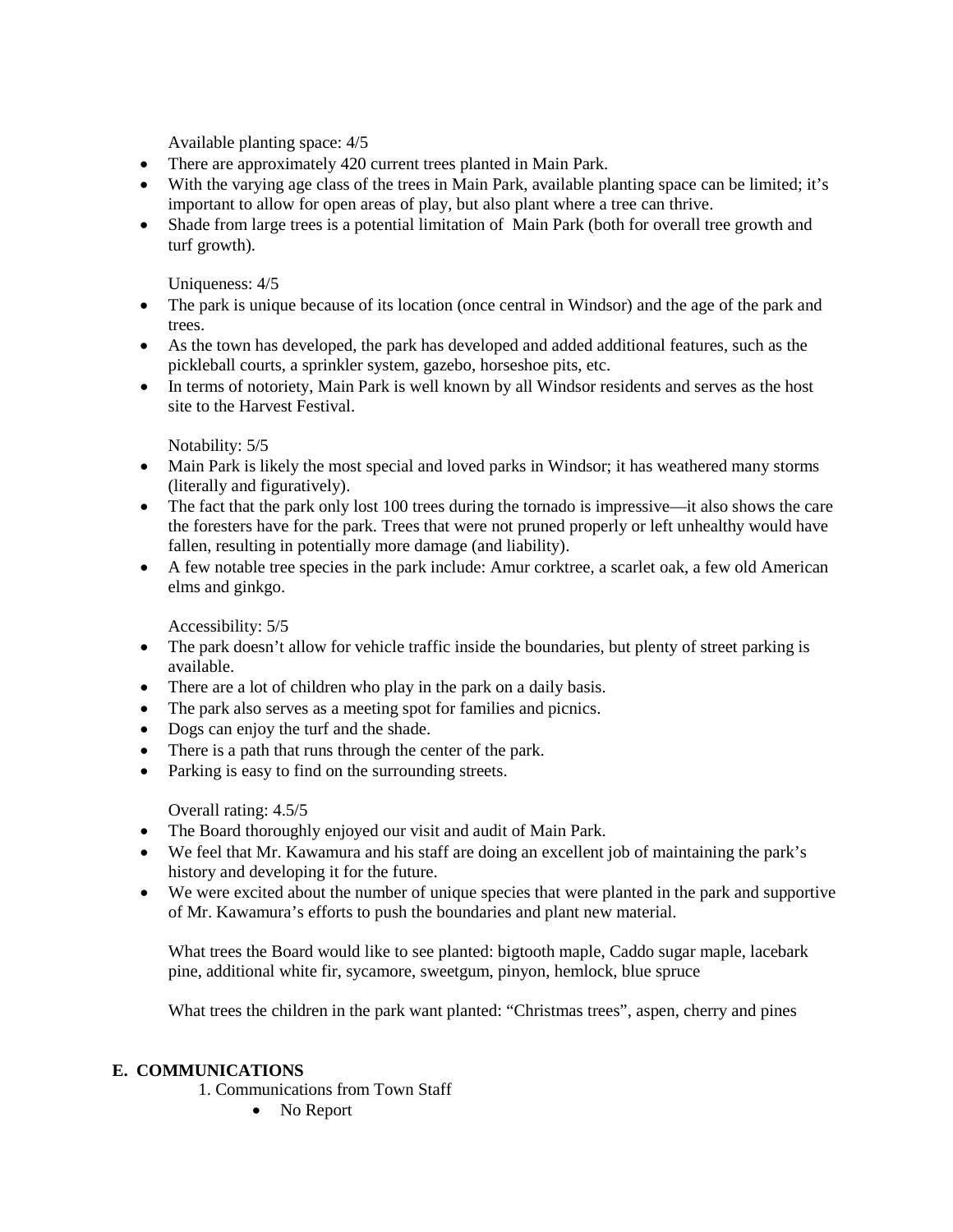- 2. Communications from Chairperson and Board
	- No Report

#### **F. ADJOURN**

**Ms. Ball moved to adjourn; Mr. Monroe seconded the motion. All members voted aye. Motioned carried. Meeting was adjourned at 5:58 pm.**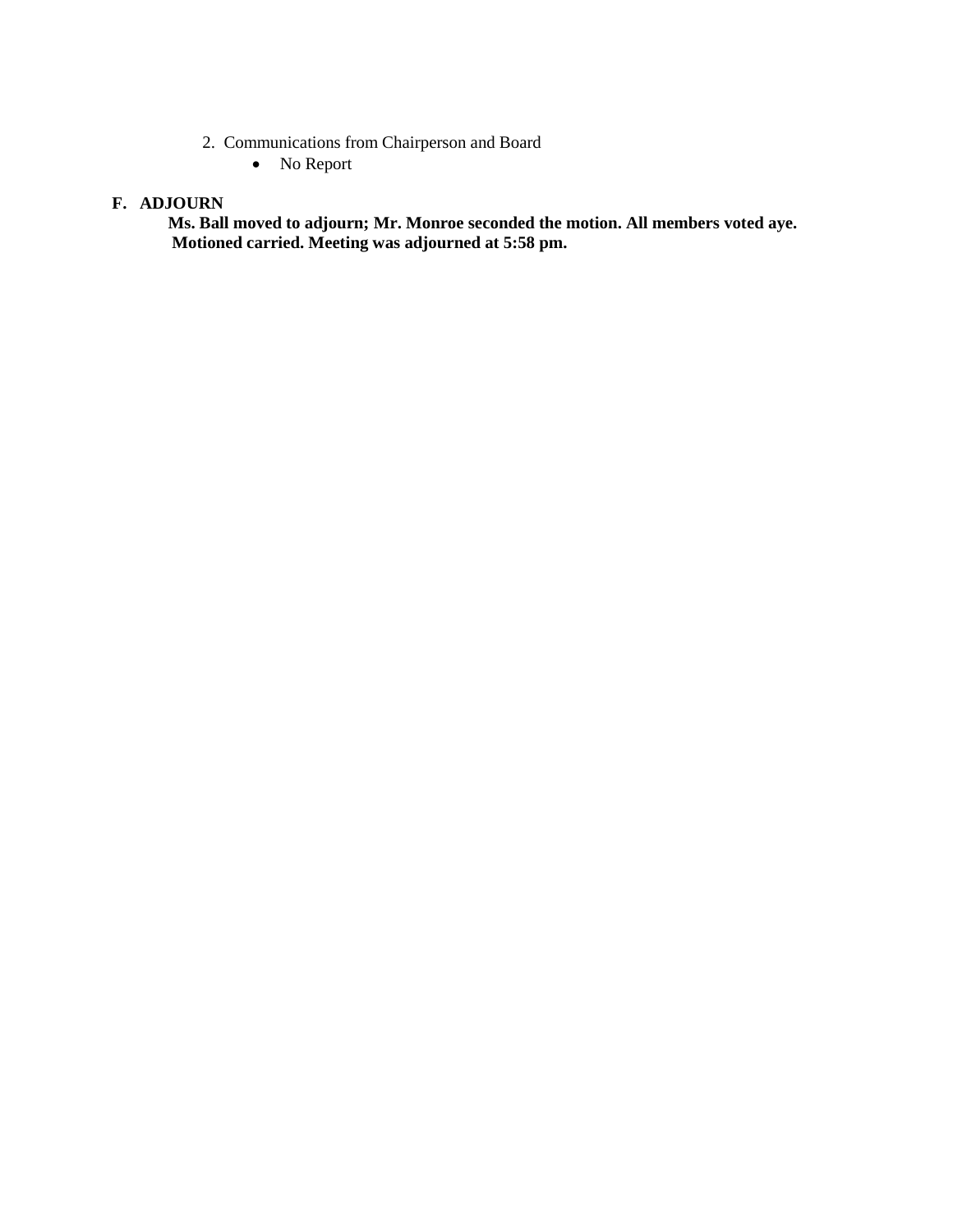

## **Minutes**

### **A. CALL TO ORDER**

Chair Alison O'Connor called the meeting to order at 5:08 pm

## 1. Roll Call

Alison O'Connor Rebekah Wilson Wendy Ball Sue Bielawski John Pankonin

Also Present: Town Forester Ken Kawamura Administrative Specialist Kristy Zulkoski

2. Review of Agenda by the Board and Addition of Items of New Business to the Agenda for Consideration by the Board

**Mr. Pankonin moved to approve the Agenda. Ms. Wilson seconded the motion. All members present voted Aye. Motion carried.**

#### 3. Liaison Reports

No Report

- Inquired about who the new Liaison is, unaware at this time.
- Mr. Adam's term ended in March, election held in April.
- Could ask Eric to see if he knows who the new member may be.
- 4. Public Invited to be Heard No Report/Hearings

#### **B. CONSENT CALENDAR**

- 1. Minutes from April 24. 2018
	- June 26, 2018 meeting is Sick Tree Day.

**Ms. Bielawski moved to approve the April 24, 2018 minutes as presented. Mr. Pankonin seconded the motion. All members present voted Aye. Motioned carried.**

#### **C. BOARD ACTION**

1. None

#### **D. BOARD DISCUSSION**

- 1. TPT/ECCFC Update-Alison
	- Coming up at the end of June, same time as Sick Tree Day, so very busy time.
	- In charge of lunch on Thursday-Cannot bring food for that many people, so the Ranch will do their own catering and provide all the service and food. Picked out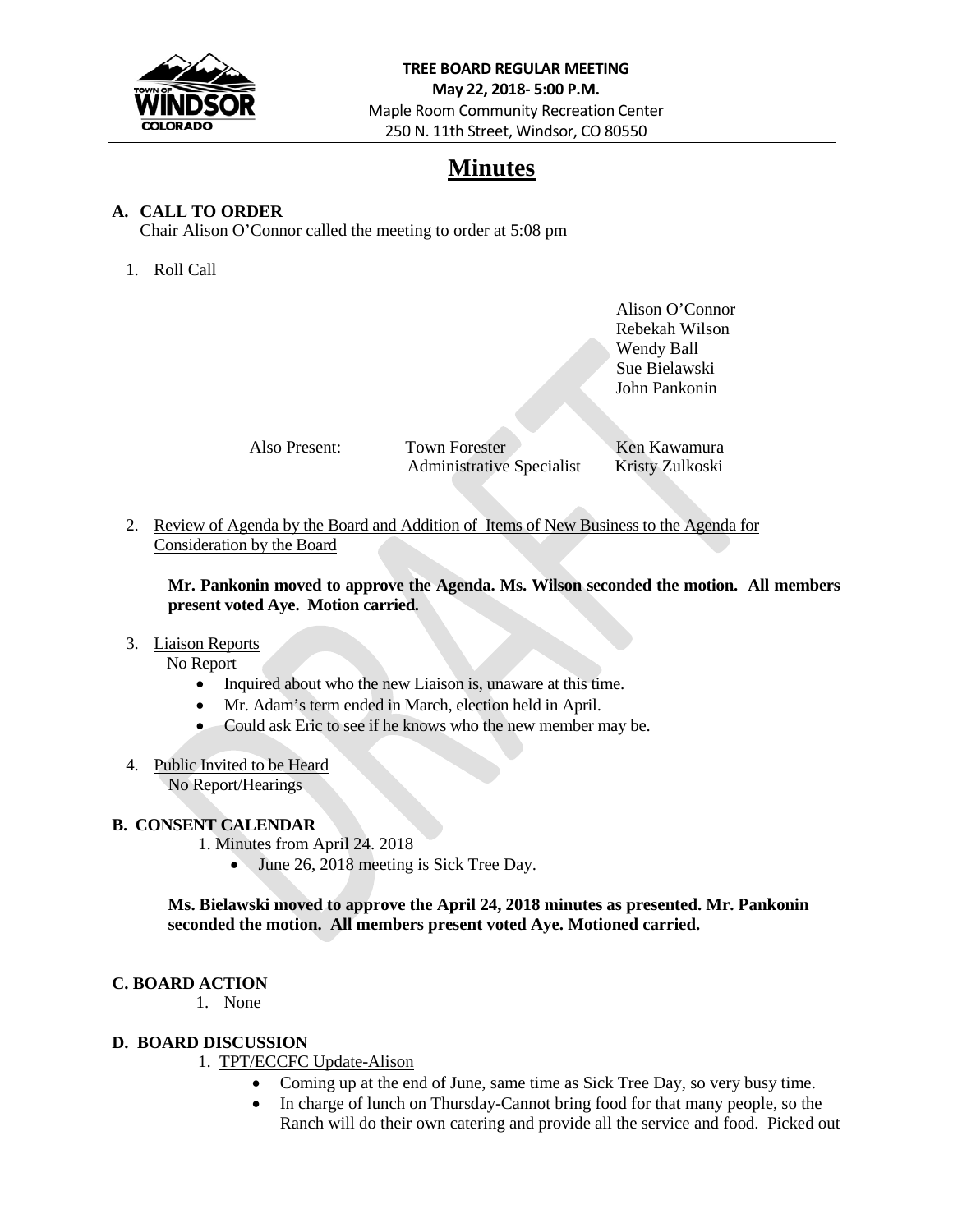a taco bar. Only responsibility that day will be to provide snacks/coffee, breakfast and afternoon treats. Have about \$5.00/person to work with for purchasing bulk treats.

- Keith sent the registrations-very poor at this point, maybe 10-12 people registered. Continuing to push and just sent out another email.
- Morning introductions on Thursday.
- Ken and Alison will do presentation together on history of Town of Windsor Forestry and brief introduction.
- Inquired about having an elected official there to do brief introduction/welcomepossibly the Mayor, Ivan, or Eric.
- Responsibility for Friday to get breakfast burritos for the crowd-Pollos El Guero is very reasonably priced \$3.00/each, Sue will call and find out exact pricing/bulk and place order. Keith said 150, but based on attendance numbers now, will go with 100. Pick-up will need to be at 7:30 that morning.
- Needs to bring door prizes/gift pack-Sick Tree Day hats, shirts, portfolios (Ken).
- Board will attend both June  $28<sup>th</sup>$  and  $29<sup>th</sup>$  Thursday-presentation and play host, Friday-Good to have entire board there for rotation centers at the park, role to talk about what we do and why the town is so great, ends at noon.
- Wednesday-Meet and greet/Board meeting. Thursday-Optional dinner/Happy Hour.
- Go directly to the Ranch on Thursday 7:00 AM to help with registration, welcome is at 8:00, located in 4H building. Friday starts at 8:30 am, be at Main Park at 7:30 am.
- •
- 2. Sick Tree Day
	- Tuesday, June  $26<sup>th</sup>$ -will replace our regular meeting.
	- Asked the Board to show up at 4:30 where the tree sale was held. Ken sent out save the date, about 6 responses so far.
	- Break into 5-6 groups made up of Board members and industry professionals, have 50-60 calls that are split up among groups, usually do 8-10/group. Have to be in town limits, go to houses, maybe 10-15 minutes, take notes, give them a form, dinner afterwards.
	- Should wear shirts/nametags-Ken will work on providing those who don't have items.
	- Kristy Zulkoski posted event on Facebook.
	- Plan on 4:30-9:00 PM. Wrap up calls around 7:30, dinner following. Sue will look into Pueblo Viejo for 30-35 people.
	- Ken will work on vehicles/buses and staff to drive. Industry will arrive around 4:45 PM
	- Never not sold out-Public will call the CRC to register. Forms need to be filled out correctly with all necessary info, Ken and Kristy will work on notifying front desk. Capped at 50, cannot reserve a time.
	- Wendy will work on mapping out locations to create grouping routes.
	- Ken will order hats.
- 3. Talking Trees with the Tree Board
	- Scheduled for June 2 from 9:00-10:00 am.
	- Posted on Facebook and Ken prsented flyer-will send to all board members, Alison will forward to library to post.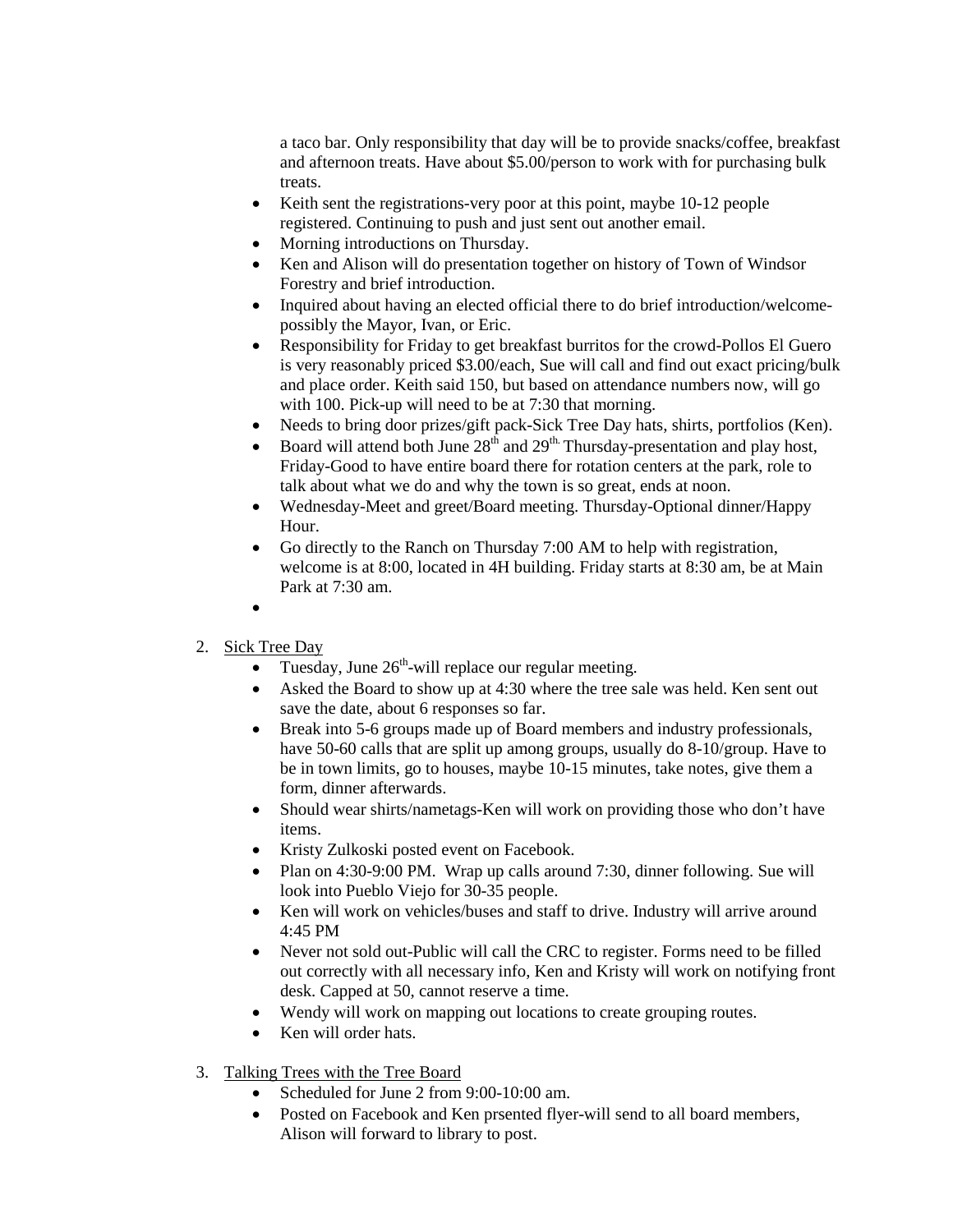- Alison will email Bill and Mary to remind them.
- Done quarterly-September and December.
- Discussed table presentation-table skirt, posters, flags. Ken will look into getting logos on table skirts.
- Will provide coffee.

### **E. COMMUNICATIONS**

- 1. Communications from Town Staff
	- Parks, Recreation & Culture nominated for NPRA Gold Medal for second year in a row-hired company to create video for submission.
- 2. Communications from Chairperson and Board
	- Future meetings-June 26<sup>th</sup>-Sick Tree Day July 24<sup>th</sup>- Tree Board Meeting August 28th-Tree Board Meeting
	- September  $25<sup>th</sup>$  meeting will be held at Highlands Park. Proposed to involve Park and Rec Board, Alison will email Eric and Town Board Chair. Brief wrap-up assessment afterwards.
	- August  $14<sup>th</sup>$  –Informal Q&A ask the experts about gardening.

### **F. ADJOURN**

#### **Mr. Pankonin moved to adjourn; Ms. Bielawski seconded the motion. All members voted aye. Motioned carried. Meeting was adjourned at 5:59 pm.**

Submitted by:

Kristy Zulkoski, Administrative Specialist Parks, Recreation & Culture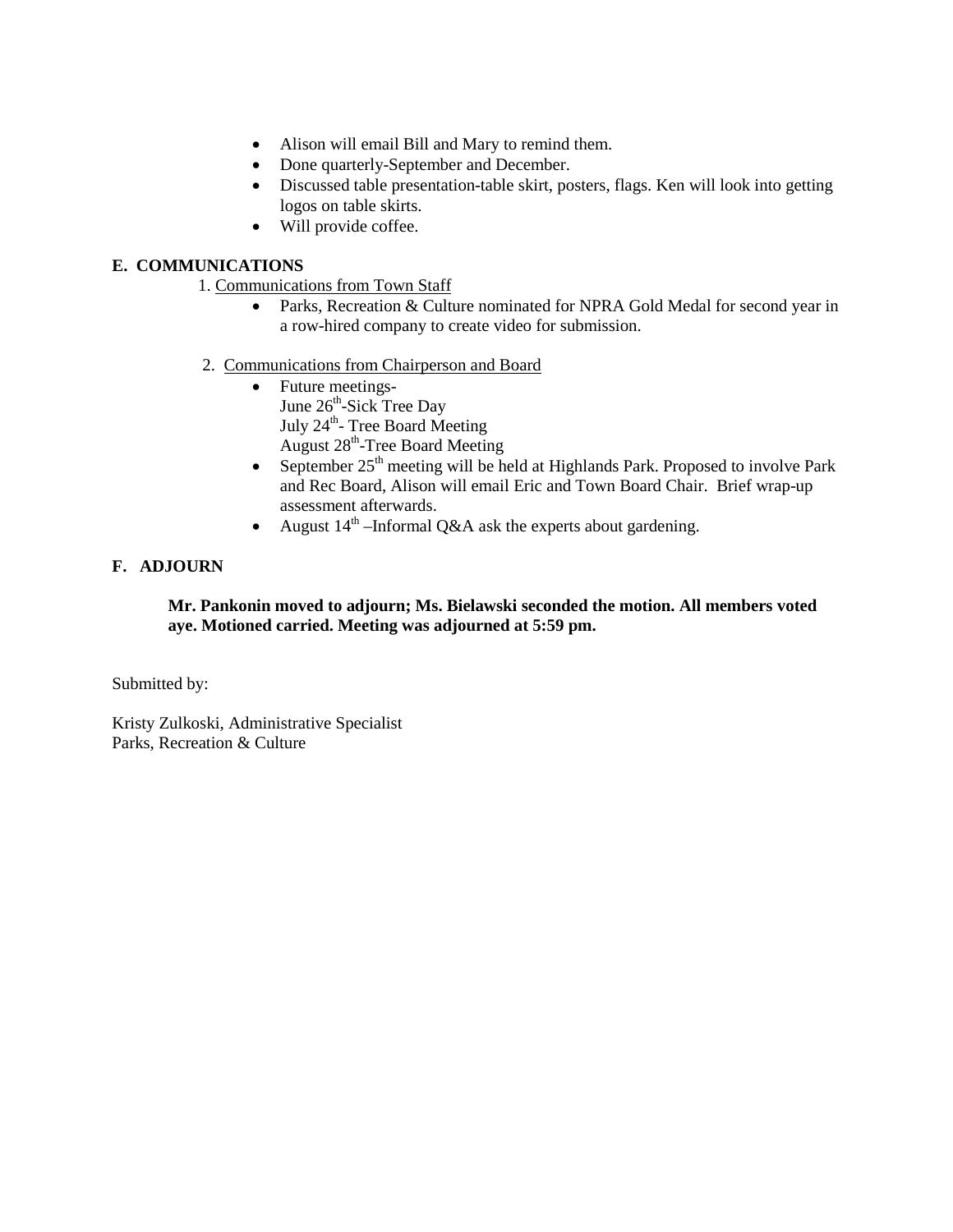

# **M E M O R A N D U M**

**Date:** July 24, 2018 **To:** Tree Board **From:** Ken Kawamura, Town Forester **Re:** ECCFC/TPT Conference Update **Item #:** D.1.

## **Background / Discussion:**

The Town of Windsor hosted the Eastern Colorado Community Forestry Conference/ Trees People and Towns Conference. The event is put on by a regional forestry group from Colorado, Kansas, Nebraska, South Dakota, Wyoming and Region 2 of the USDA Forest Service. The event had 45 paid registrations and overall made about \$600.00. The Windsor Tree Board was well received and respected and other communities commented and asked lots of questions on the success of this Board. Based on overall comments the event was very successful.

## **Financial Impact:**

\$3000 Budgeted Spent \$800 for keynote speaker, \$130 for snacks, \$210 for breakfast burritos, \$100 incidentals Total spent \$1240

## **Recommendation:**

Discussion only

## **Attachments:**

None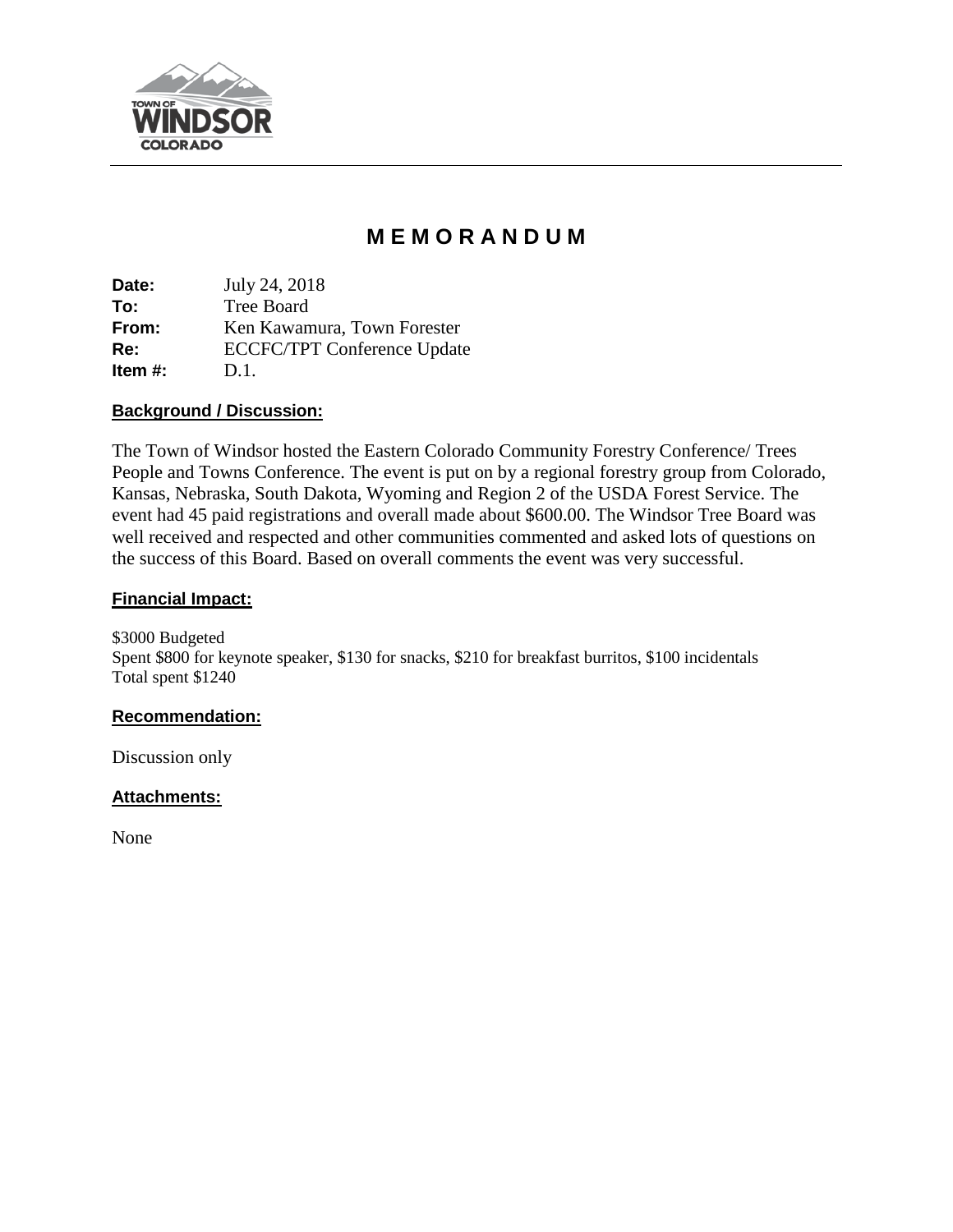

# **M E M O R A N D U M**

**Date:** July 24, 2018 **To:** Tree Board **From:** Ken Kawamura, Town Forester **Re:** Harvest Festival Float **Item #:** D.2.

## **Background / Discussion:**

Tree Board has entered the Harvest Festival Parade several times and has won first place in the truck and trailer category. The theme this year is "It's a Great Weekend for a Festival". The purpose of this discussion is to see if there is interest and commitment to enter this year.

## **Financial Impact:**

The winnings entry is \$100

## **Recommendation:**

For discussion only

## **Attachments:**

None